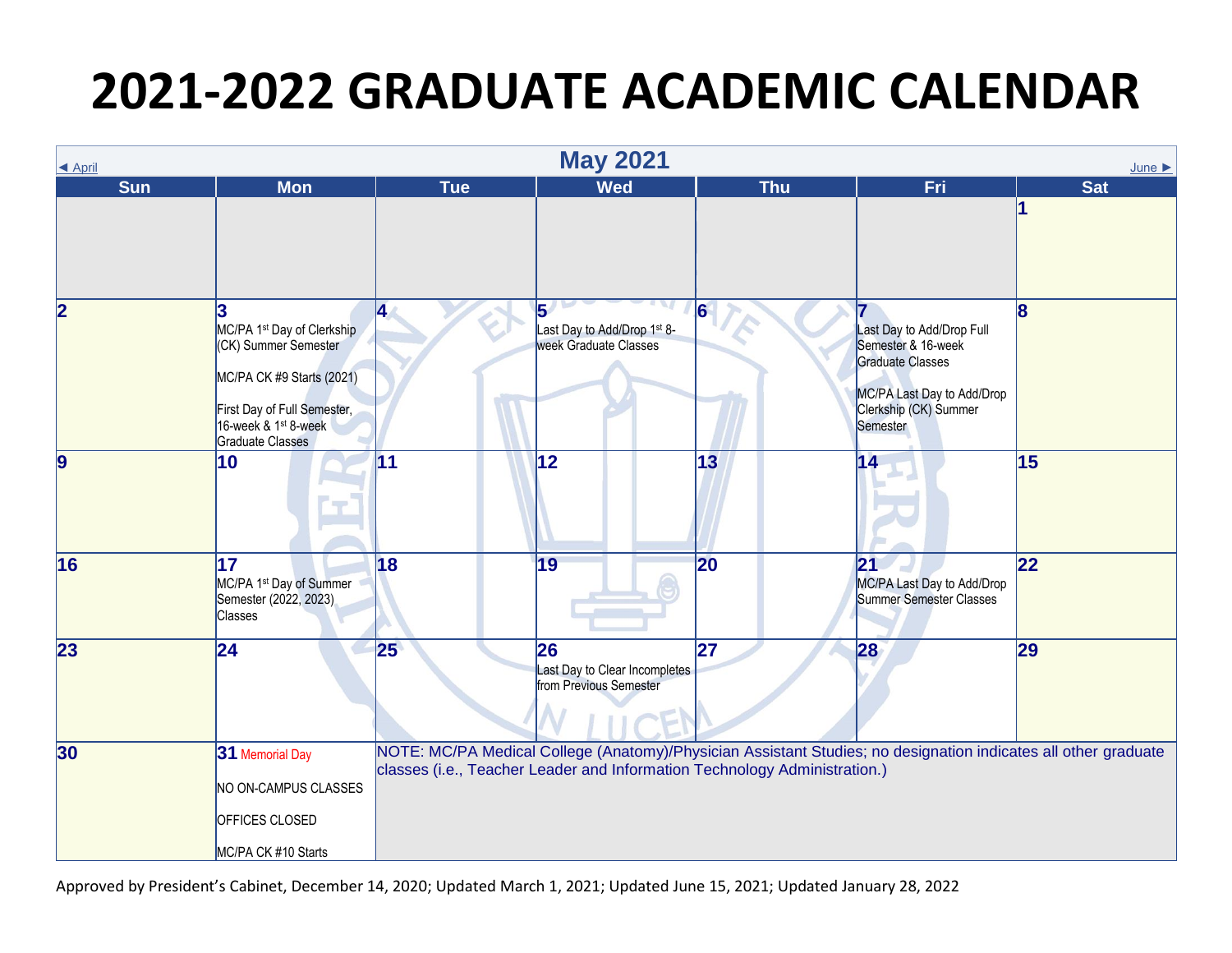| $\triangleleft$ May      |                                                                                      |            | <b>June 2021</b>                                             |                                                                                                                                                                                                |                                                                 | $July \rightarrow$ |
|--------------------------|--------------------------------------------------------------------------------------|------------|--------------------------------------------------------------|------------------------------------------------------------------------------------------------------------------------------------------------------------------------------------------------|-----------------------------------------------------------------|--------------------|
| <b>Sun</b>               | <b>Mon</b>                                                                           | <b>Tue</b> | <b>Wed</b>                                                   | <b>Thu</b>                                                                                                                                                                                     | Fri                                                             | <b>Sat</b>         |
|                          |                                                                                      |            |                                                              | 3                                                                                                                                                                                              |                                                                 | 5                  |
| 6                        |                                                                                      | 18         | Last Day to Withdraw from 1st<br>8-week Graduate Classes     | 10                                                                                                                                                                                             | 11                                                              | 12                 |
| $\overline{13}$          | 14                                                                                   | 15         | 16                                                           | 17                                                                                                                                                                                             | 18 Juneteenth Holiday<br>NO ON-CAMPUS CLASSES<br>OFFICES CLOSED | 19 Juneteenth      |
| $\overline{\mathbf{20}}$ | 21                                                                                   | 22         | 23<br>Last Day of 1 <sup>st</sup> 8-week<br>Graduate Classes | 24<br>MC/PA Call Back (CK 9, 10)<br>Final Examinations 1 <sup>st</sup> 8-week<br>Graduate Classes                                                                                              | 25<br>MC/PA Call Back (CK 9, 10)                                | 26                 |
| 27                       | 28<br>MC/PA CK #11 Starts<br>First Day of 2 <sup>nd</sup> 8-week<br>Graduate Classes | 29         | 30<br>Last Day to Add/Drop 2nd 8-<br>week Graduate Classes   | NOTE: MC/PA Medical College (Anatomy)/Physician Assistant<br>Studies; no designation indicates all other graduate classes (i.e.,<br>Teacher Leader and Information Technology Administration.) |                                                                 |                    |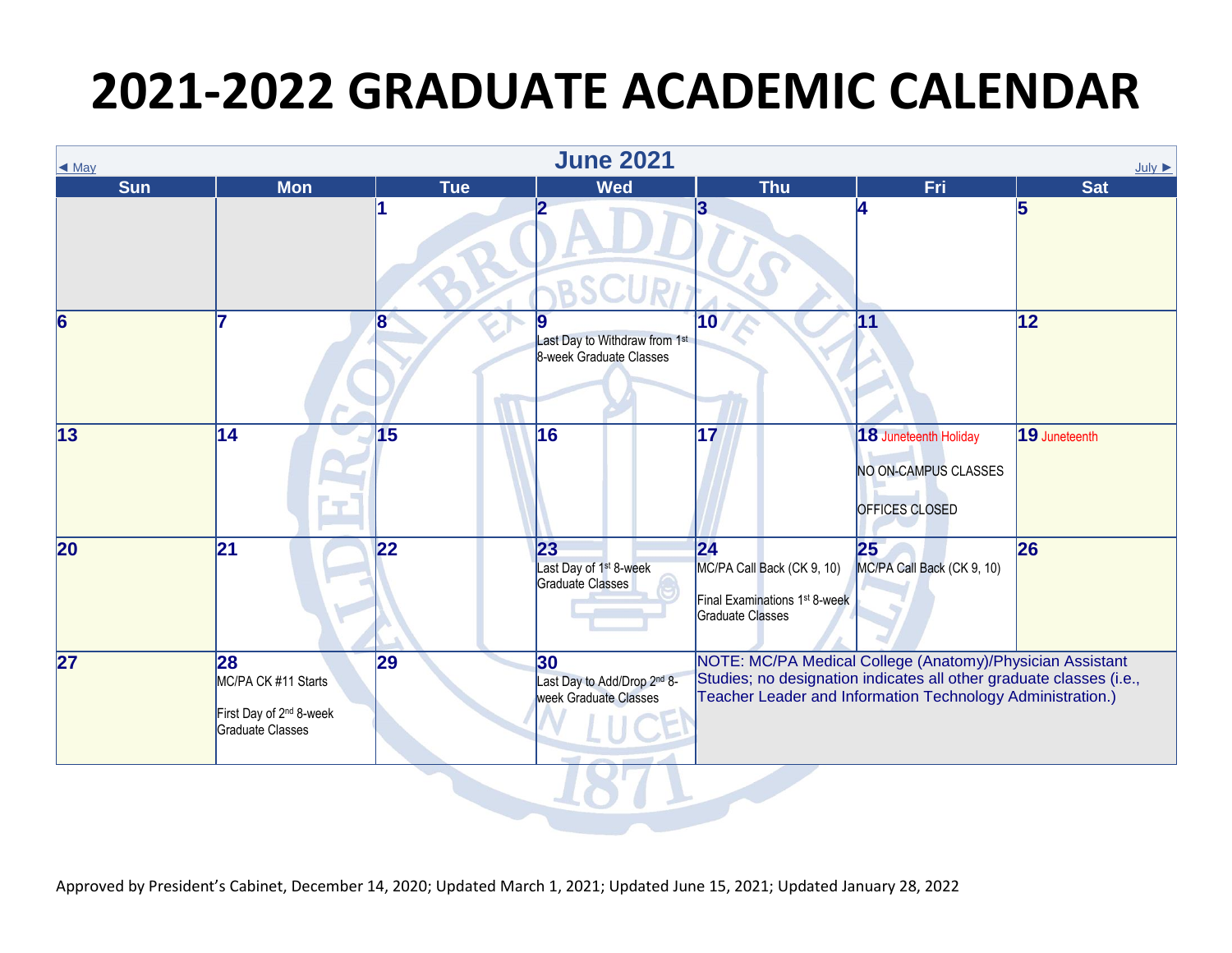| $\triangleleft$ June     |                                                                                                                                                                            |                 | <b>July 2021</b> |                 |                                         | August ▶        |
|--------------------------|----------------------------------------------------------------------------------------------------------------------------------------------------------------------------|-----------------|------------------|-----------------|-----------------------------------------|-----------------|
| <b>Sun</b>               | <b>Mon</b>                                                                                                                                                                 | <b>Tue</b>      | <b>Wed</b>       | <b>Thu</b>      | Fri                                     | <b>Sat</b>      |
| Administration.)         | NOTE: MC/PA Medical College (Anatomy)/Physician Assistant Studies; no designation<br>indicates all other graduate classes (i.e., Teacher Leader and Information Technology |                 |                  |                 | Midterm for 16-week<br>Graduate Classes | 3               |
| 4 Independence Day       | 5 Independence Day Holiday 6<br>NO ON-CAMPUS CLASSES<br>OFFICES CLOSED                                                                                                     |                 |                  | 8               | 19                                      | 10              |
| 11                       | 12                                                                                                                                                                         | $\overline{13}$ | 14               | 15              | 16                                      | $\overline{17}$ |
| 18                       | $\overline{19}$                                                                                                                                                            | 20              | $\overline{21}$  | $\overline{22}$ | 23                                      | $\overline{24}$ |
| $\overline{\mathbf{25}}$ | 26                                                                                                                                                                         | 27              | 28               | $\overline{29}$ | $ 30\rangle$                            | 31              |
|                          |                                                                                                                                                                            |                 |                  |                 |                                         |                 |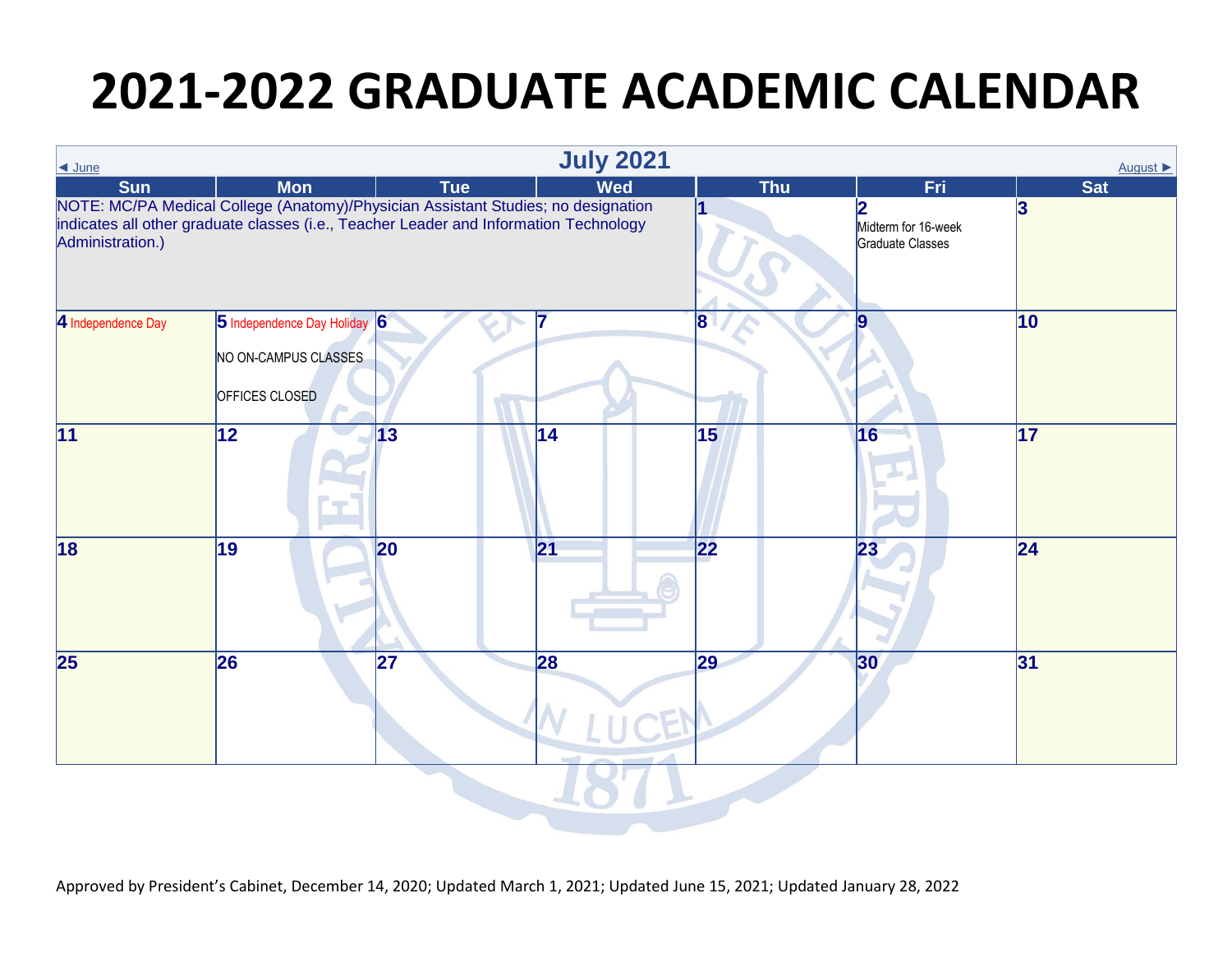| $\triangleleft$ July                                |                                                                                           |                                                                 | <b>August 2021</b>                                                                                                                                                           |                                                                                                                                                                  |                                                                                                     | September $\blacktriangleright$ |
|-----------------------------------------------------|-------------------------------------------------------------------------------------------|-----------------------------------------------------------------|------------------------------------------------------------------------------------------------------------------------------------------------------------------------------|------------------------------------------------------------------------------------------------------------------------------------------------------------------|-----------------------------------------------------------------------------------------------------|---------------------------------|
| Sun                                                 | <b>Mon</b>                                                                                | <b>Tue</b>                                                      | <b>Wed</b>                                                                                                                                                                   | <b>Thu</b>                                                                                                                                                       | Fri                                                                                                 | <b>Sat</b>                      |
|                                                     | 2<br>MC/PA Call Back (CK 11)                                                              | MC/PA CAPSTONE                                                  | 4<br><b>MC/PA CAPSTONE</b><br>Last Day to Withdraw from<br>Full Semester, 16-week & 2nd<br>8-week Graduate Classes<br>MC/PA Last Day to Withdraw<br>from Classes & Clerkship | 5<br>MC/PA CAPSTONE                                                                                                                                              | MC/PA CAPSTONE                                                                                      |                                 |
| $\overline{\mathbf{8}}$                             | Ι9<br>MC/PA CAPSTONE                                                                      | 10<br>MC/PA CAPSTONE                                            | 11<br>MC/PA CAPSTONE                                                                                                                                                         | 12 <sup>°</sup><br>MC/PA CAPSTONE                                                                                                                                | $ 13\rangle$<br>MC/PA CAPSTONE                                                                      | 14                              |
| 15                                                  | 16<br>MC/PA CAPSTONE<br>MC/PA 1st & 3rd Semester<br><b>Final Exams</b>                    | 17<br>MC/PA CAPSTONE<br>MC/PA 1st & 3rd Semester<br>Final Exams | 18<br>MC/PA CAPSTONE<br>MC/PA 1st & 3rd Semester<br><b>Final Exams</b><br>Last Day for 16-week & 2nd 8-<br>week Graduate Classes                                             | 19<br>MC/PA CAPSTONE<br>MC/PA 1st & 3rd Semester<br><b>Final Exams</b><br>Final Examinations for 16-<br>week & 2 <sup>nd</sup> 8-week Graduate<br><b>Classes</b> | 20<br>MC/PA 1st & 3rd Semester<br><b>Final Exams</b><br><b>GRADUATE</b><br><b>COMMENCEMENT 2021</b> | $\overline{21}$                 |
| 22<br>Last Day of Full Semester<br>Graduate Classes | 23<br>First Day of Full Semester,<br>16-week & 1 <sup>st</sup> 8-week<br>Graduate Classes | 24                                                              | 25<br>Last Day to Add/Drop 1 <sup>st</sup> 8-<br>week Graduate Classes                                                                                                       | 26                                                                                                                                                               | 27<br>Last Day to Add/Drop Full<br>Semester & 16-week<br><b>Graduate Classes</b>                    | 28                              |
| 29                                                  | 30<br>MC/PA 1 <sup>st</sup> Day of Fall Didactic<br>Courses (2022, 2023)                  | 31                                                              | indicates all other graduate classes (i.e., Teacher Leader and Information Technology<br>Administration.)                                                                    | NOTE: MC/PA Medical College (Anatomy)/Physician Assistant Studies; no designation                                                                                |                                                                                                     |                                 |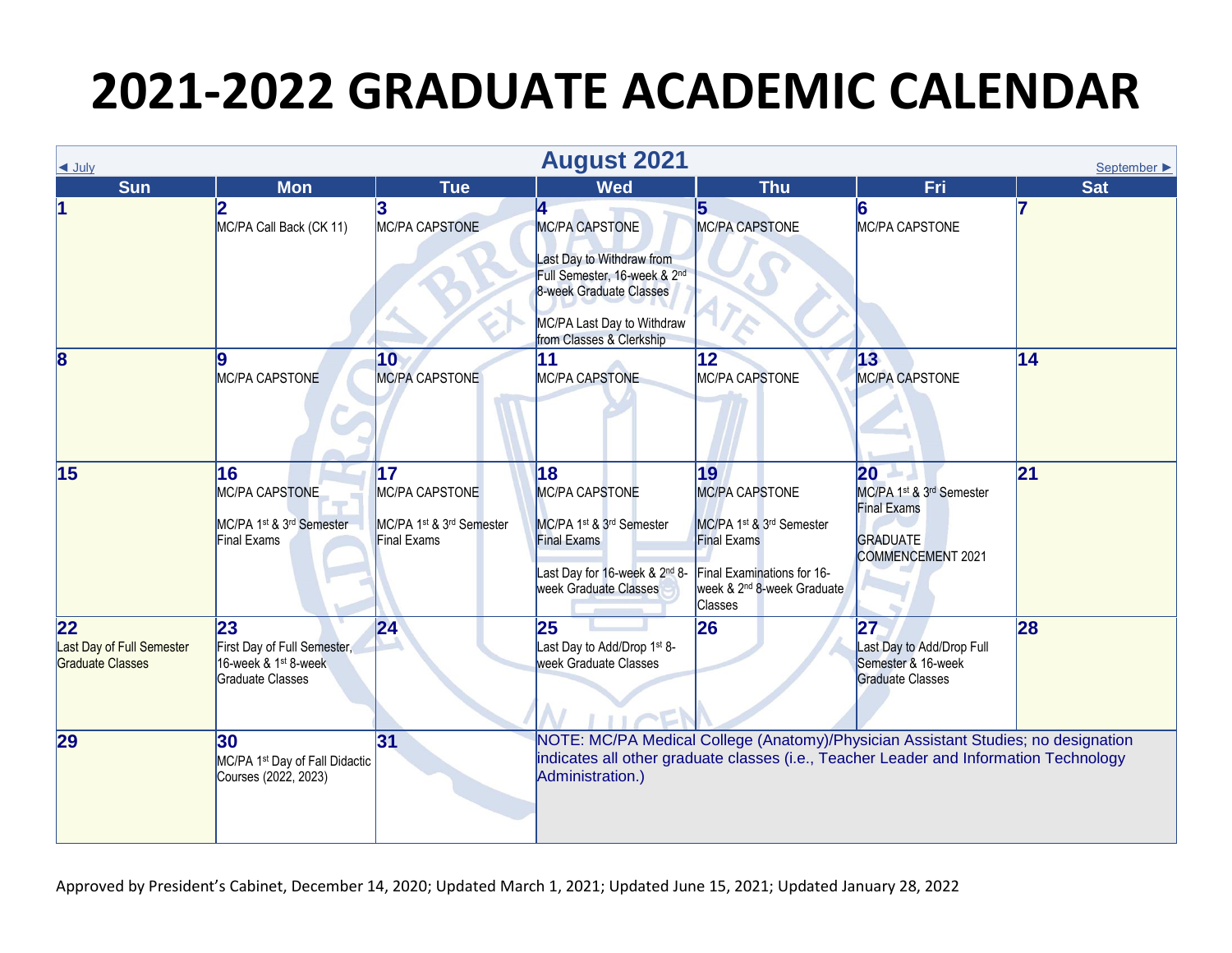| September 2021  |                                                       |                 |                                                                |            |                                                                                                                                                            |                                               |  |
|-----------------|-------------------------------------------------------|-----------------|----------------------------------------------------------------|------------|------------------------------------------------------------------------------------------------------------------------------------------------------------|-----------------------------------------------|--|
| <b>Sun</b>      | <b>Mon</b>                                            | <b>Tue</b>      | <b>Wed</b>                                                     | <b>Thu</b> | Fri                                                                                                                                                        | <b>Sat</b>                                    |  |
|                 |                                                       |                 |                                                                |            | MC/PA Last Day to Add/Drop<br>Fall Didactic Courses                                                                                                        | 14                                            |  |
| 5               | 6 Labor Day<br>NO ON-CAMPUS CLASSES<br>OFFICES CLOSED |                 | 8                                                              |            | 10                                                                                                                                                         | 11                                            |  |
| $\overline{12}$ | $\overline{13}$                                       | $\overline{14}$ | 15<br>Last Day to Clear Incompletes<br>from Previous Semester  | 16         | 17                                                                                                                                                         | 18                                            |  |
| $\overline{19}$ | 20                                                    | 21              | $\overline{22}$                                                | 23         | 24                                                                                                                                                         | 25                                            |  |
| 26              | $\overline{27}$                                       | 28              | 29<br>Last Day to Withdraw from 1st<br>8-week Graduate Classes | 30         | <b>NOTE: MC/PA Medical College</b><br>(Anatomy)/Physician Assistant Studies; no<br>designation indicates all other graduate<br>Technology Administration.) | classes (i.e., Teacher Leader and Information |  |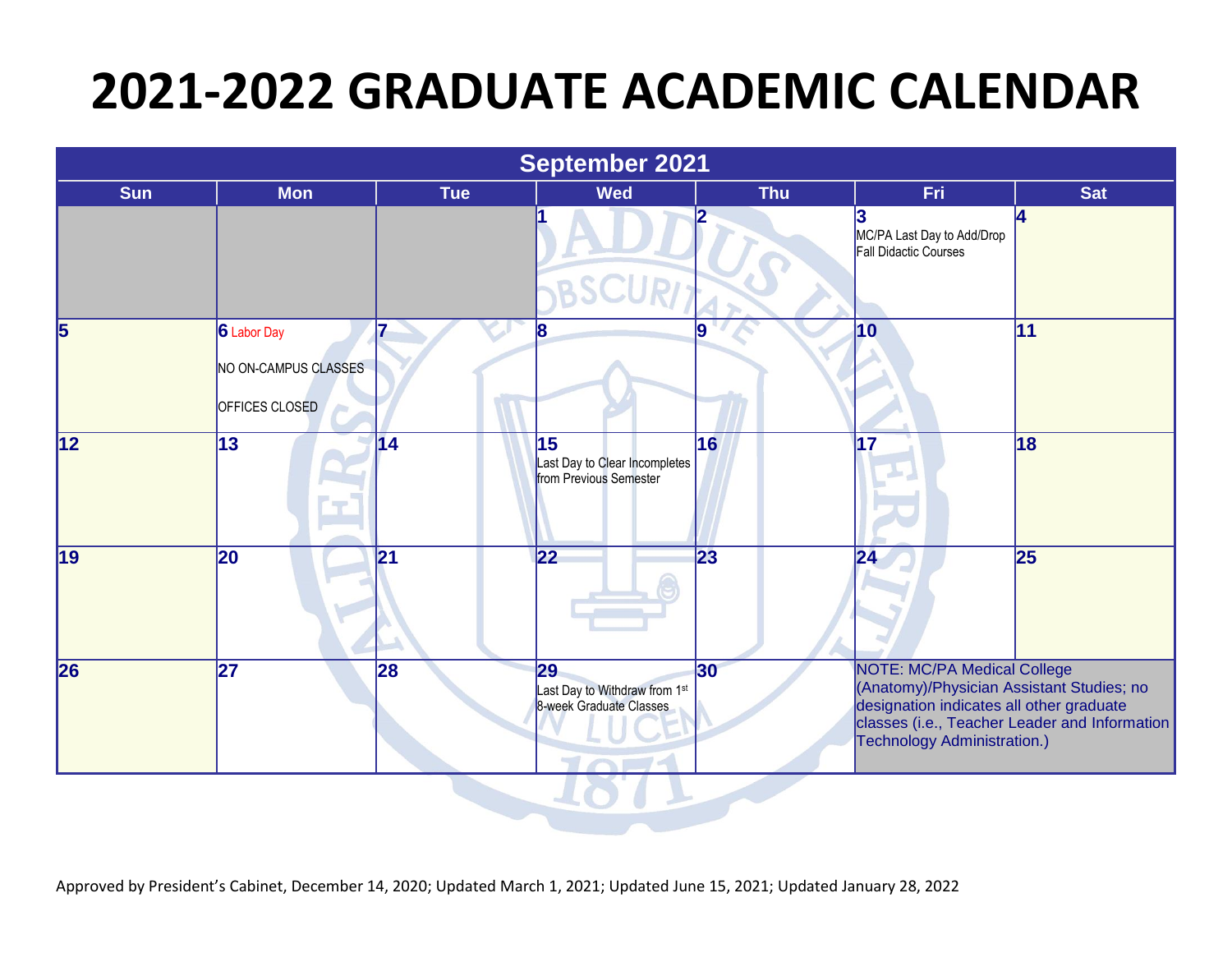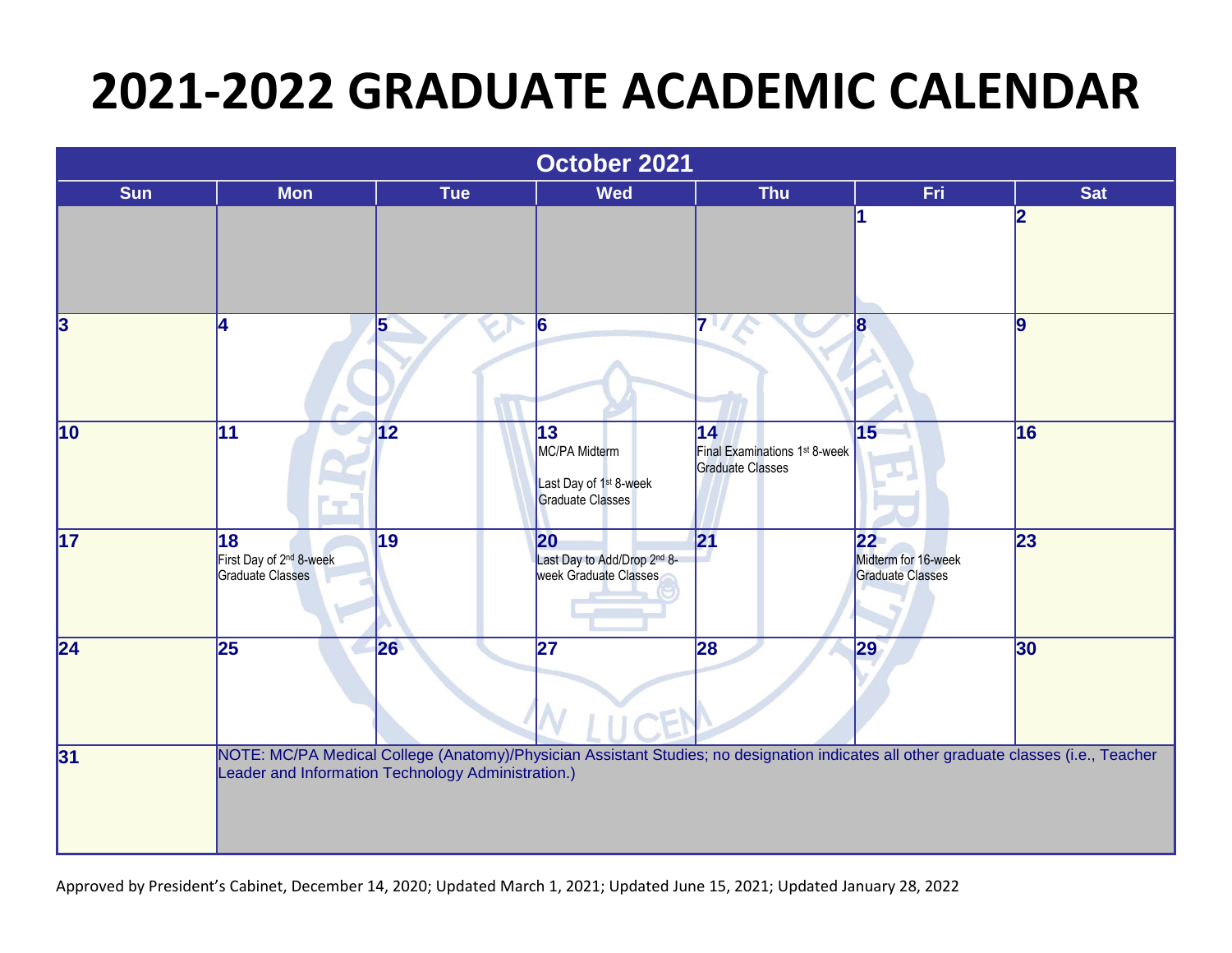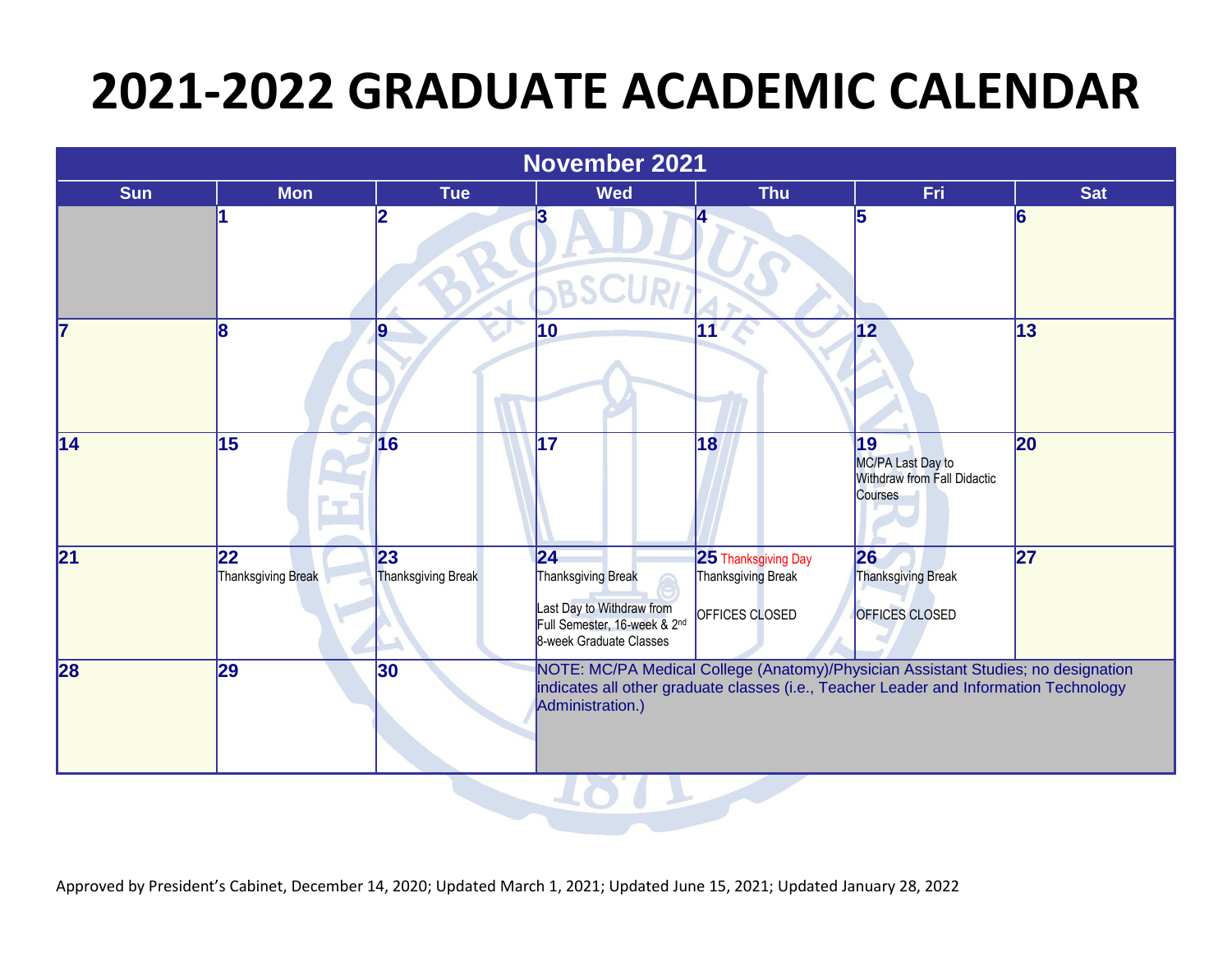|                 |                                                                                                                                                                                                |                                                            | <b>December 2021</b>                                        |                                                                                        |                                                      |              |
|-----------------|------------------------------------------------------------------------------------------------------------------------------------------------------------------------------------------------|------------------------------------------------------------|-------------------------------------------------------------|----------------------------------------------------------------------------------------|------------------------------------------------------|--------------|
| <b>Sun</b>      | <b>Mon</b>                                                                                                                                                                                     | <b>Tue</b>                                                 | <b>Wed</b>                                                  | <b>Thu</b>                                                                             | Fri                                                  | <b>Sat</b>   |
|                 | NOTE: MC/PA Medical College (Anatomy)/Physician Assistant<br>Studies; no designation indicates all other graduate classes (i.e.,<br>Teacher Leader and Information Technology Administration.) |                                                            |                                                             |                                                                                        |                                                      | 14           |
| 5               | 16                                                                                                                                                                                             |                                                            | 8<br>Last Day for 16-week & 2nd 8-<br>week Graduate Classes | Final Examinations for 16-<br>week & 2 <sup>nd</sup> 8-week Graduate<br><b>Classes</b> | 10                                                   | 11           |
| $\overline{12}$ | 13<br>MC/PA 2 <sup>nd</sup> & 4 <sup>th</sup> Semester<br>Final Exams                                                                                                                          | $\overline{14}$<br>MC/PA 2nd & 4th Semester<br>Final Exams | 15<br>MC/PA 2nd & 4th Semester<br><b>Final Exams</b>        | 16<br>MC/PA 2nd & 4th Semester<br><b>Final Exams</b>                                   | 17<br>MC/PA 2nd & 4th Semester<br><b>Final Exams</b> | 18           |
| 19              | 20                                                                                                                                                                                             | 21                                                         | 22                                                          | 23                                                                                     | 24                                                   | 25 Christmas |
| 26              | 27                                                                                                                                                                                             | 28                                                         | 29                                                          | 30                                                                                     | 31                                                   |              |

 $\sim$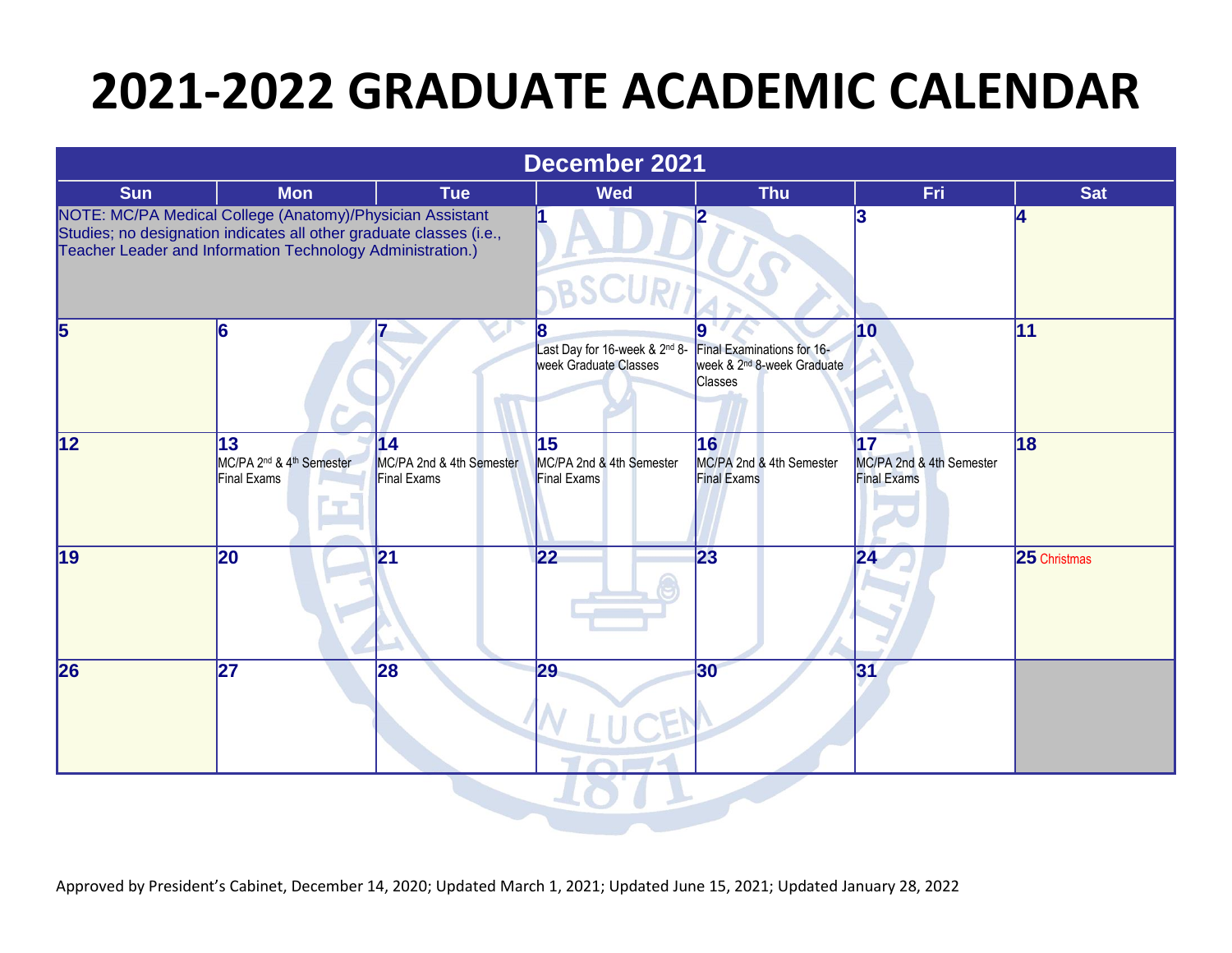|                                                           | January 2022                                                                                                                 |                 |                                                                                                                                                                                             |            |                                                                                                                                      |                  |  |  |
|-----------------------------------------------------------|------------------------------------------------------------------------------------------------------------------------------|-----------------|---------------------------------------------------------------------------------------------------------------------------------------------------------------------------------------------|------------|--------------------------------------------------------------------------------------------------------------------------------------|------------------|--|--|
| <b>Sun</b>                                                | <b>Mon</b>                                                                                                                   | <b>Tue</b>      | <b>Wed</b>                                                                                                                                                                                  | <b>Thu</b> | Fri                                                                                                                                  | <b>Sat</b>       |  |  |
|                                                           |                                                                                                                              |                 |                                                                                                                                                                                             |            |                                                                                                                                      | 1 New Year's Day |  |  |
| 2<br>Last Day of Full Semester<br><b>Graduate Classes</b> | 3<br>MC/PA CK #1 Starts (2022)<br>First Day of Full Semester,<br>16-week & 1 <sup>st</sup> 8-week<br><b>Graduate Classes</b> | 4               | 15<br>Last Day to Add/Drop 1st 8-<br>week Graduate Classes                                                                                                                                  | 6          | MC/PA Last Day to Add/Drop<br>Spring Clerkship Courses<br>Last Day to Add/Drop Full<br>Semester & 16-week<br><b>Graduate Classes</b> | 8                |  |  |
| $\overline{9}$                                            | $\overline{10}$<br>MC/PA 1 <sup>st</sup> Day of Spring<br>Didactic Courses (2023)                                            | $\overline{11}$ | $\overline{12}$                                                                                                                                                                             | 13         | 14<br>MC/PA Last Day to<br>Add/Drop Spring<br><b>Didactic Courses</b>                                                                | 15               |  |  |
| 16                                                        | 17 Martin Luther King, Jr.<br>Day<br>NO ON-CAMPUS CLASSES<br><b>OFFICES CLOSED</b>                                           | 18              | $\overline{19}$                                                                                                                                                                             | 20         | 21                                                                                                                                   | 22               |  |  |
| 23                                                        | 24                                                                                                                           | 25              | 26<br>Last Day to Clear Incompletes<br>from Previous Semester                                                                                                                               | 27         | 28                                                                                                                                   | 29               |  |  |
| 30                                                        | 31<br>MC/PA CK #2 Starts                                                                                                     |                 | NOTE: MC/PA Medical College (Anatomy)/Physician Assistant Studies; no designation indicates all other graduate<br>classes (i.e., Teacher Leader and Information Technology Administration.) |            |                                                                                                                                      |                  |  |  |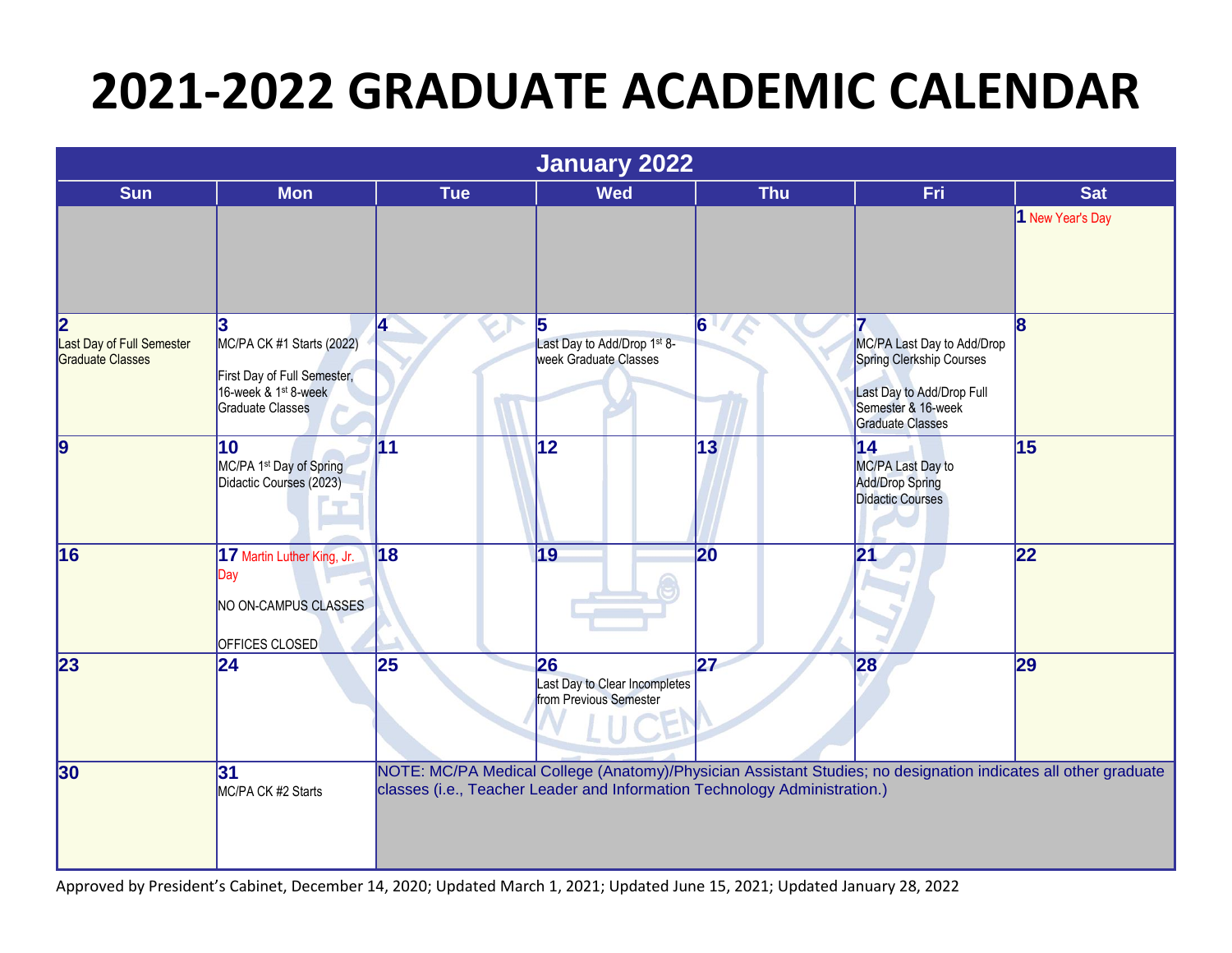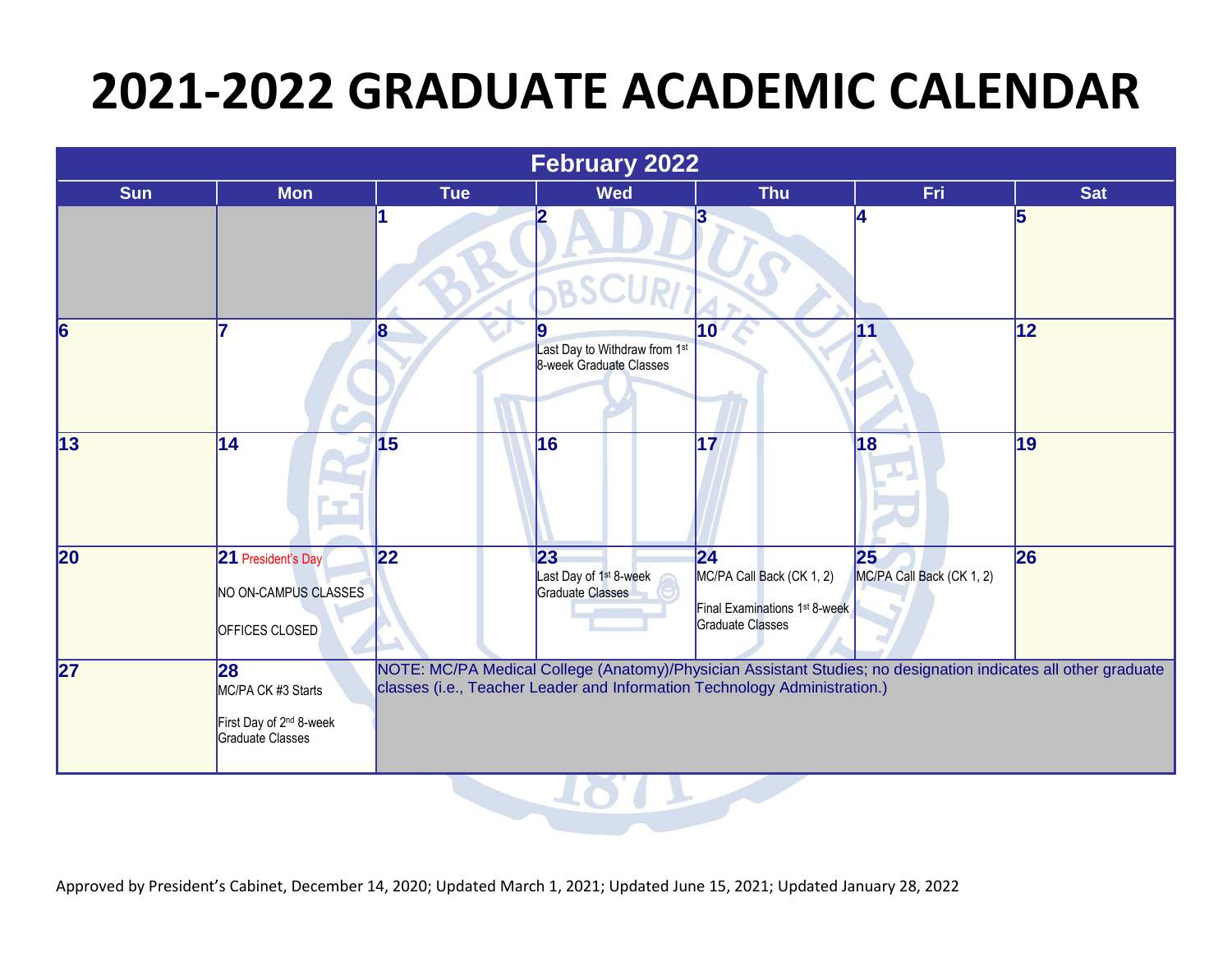|                 |                                       |                                            | <b>March 2022</b>                                                                          |                                                       |                                                                                                                                                            |                                               |
|-----------------|---------------------------------------|--------------------------------------------|--------------------------------------------------------------------------------------------|-------------------------------------------------------|------------------------------------------------------------------------------------------------------------------------------------------------------------|-----------------------------------------------|
| <b>Sun</b>      | <b>Mon</b>                            | <b>Tue</b>                                 | <b>Wed</b>                                                                                 | <b>Thu</b>                                            | Fri                                                                                                                                                        | <b>Sat</b>                                    |
|                 |                                       |                                            | <b>MC/PA Midterm</b><br>ast Day to Add/Drop 2nd 8-<br>week Graduate Classes                |                                                       | Midterm for 16-week<br>Graduate Classes                                                                                                                    | 5                                             |
| $\vert 6 \vert$ | MC/PA Didactic Spring<br><b>Break</b> | 8<br>MC/PA Didactic Spring<br><b>Break</b> | 9<br>MC/PA Didactic Spring<br>Break                                                        | $ 10\rangle$<br>MC/PA Didactic Spring<br><b>Break</b> | 11<br>MC/PA Didactic Spring<br><b>Break</b><br>OFFICES CLOSED                                                                                              | 12                                            |
| $\overline{13}$ | 14                                    | 15                                         | 16                                                                                         | 17                                                    | 18                                                                                                                                                         | 19                                            |
| 20              | 21                                    | 22                                         | 23                                                                                         | $\overline{24}$                                       | 25                                                                                                                                                         | 26                                            |
| 27              | 28<br>MC/PA CK Spring Break           | 29<br>MC/PA CK Spring Break                | 30<br><b>MC/PA CK Spring Break</b><br>ast Day to Withdraw from<br>Spring Clerkship Courses | $\overline{31}$<br>MC/PA CK Spring Break              | NOTE: MC/PA Medical College<br>(Anatomy)/Physician Assistant Studies; no<br>designation indicates all other graduate<br><b>Technology Administration.)</b> | classes (i.e., Teacher Leader and Information |

7017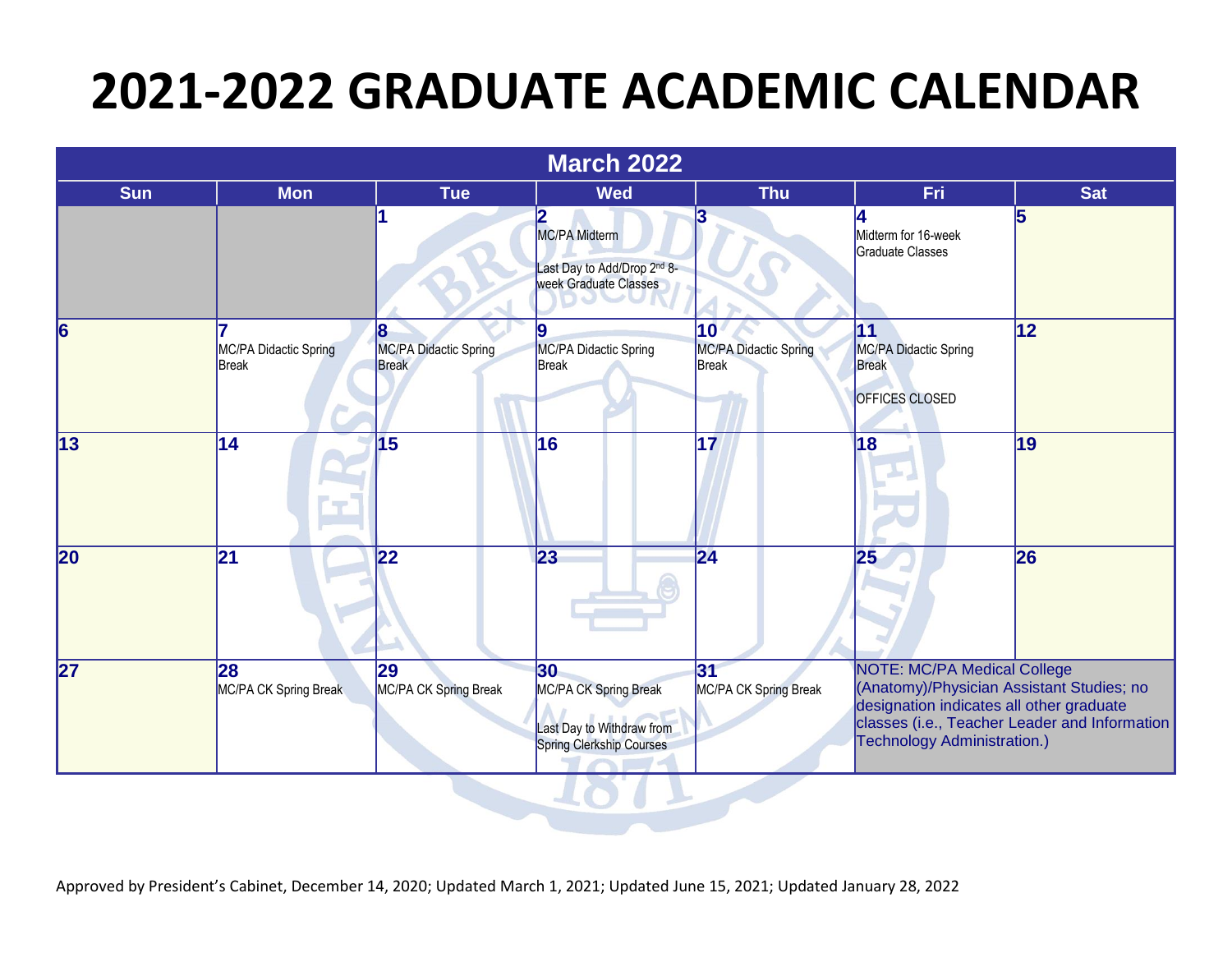| <b>April 2022</b> |                                                                                                                                                                                             |                                                                  |                                                                                           |                                                                                                           |                                                                   |            |  |
|-------------------|---------------------------------------------------------------------------------------------------------------------------------------------------------------------------------------------|------------------------------------------------------------------|-------------------------------------------------------------------------------------------|-----------------------------------------------------------------------------------------------------------|-------------------------------------------------------------------|------------|--|
| <b>Sun</b>        | <b>Mon</b>                                                                                                                                                                                  | <b>Tue</b>                                                       | <b>Wed</b>                                                                                | <b>Thu</b>                                                                                                | Fri                                                               | <b>Sat</b> |  |
|                   | NOTE: MC/PA Medical College (Anatomy)/Physician Assistant Studies; no designation indicates all other graduate<br>classes (i.e., Teacher Leader and Information Technology Administration.) |                                                                  |                                                                                           |                                                                                                           | MC/PA CK Spring Break                                             | 12         |  |
| 3                 | MC/PA CK #4 Starts                                                                                                                                                                          | 15<br>MC/PA Last Day to Withdraw<br>from Spring Didactic Courses | 6<br>Last Day to Withdraw from<br>Full Semester, 16-week & 2nd<br>8-week Graduate Classes |                                                                                                           |                                                                   | l9         |  |
| 10 Palm Sunday    | 11                                                                                                                                                                                          | 12                                                               | 13                                                                                        | 14                                                                                                        | $15$ Good Friday<br>NO ON-CAMPUS CLASSES<br><b>OFFICES CLOSED</b> | 16         |  |
| 17 Easter         | 18                                                                                                                                                                                          | 19                                                               | 20<br>Last day for 16-week & 2 <sup>nd</sup> 8-<br>week Graduate Classes                  | $\overline{21}$<br>Final Examinations for 16-<br>week & 2 <sup>nd</sup> 8-week Graduate<br><b>Classes</b> | 22                                                                | 23         |  |
| $\overline{24}$   | 25<br>MC/PA Didactic Final Exams                                                                                                                                                            | 26<br>MC/PA Didactic Final Exams                                 | 27<br><b>MC/PA Didactic Final Exams</b>                                                   | 28<br>MC/PA Didactic Final Exams<br>MC/PA Call Back (CK 3, 4)                                             | 29<br>MC/PA Didactic Final Exams<br>MC/PA Call Back (CK 3, 4)     | 30         |  |

 $\sim$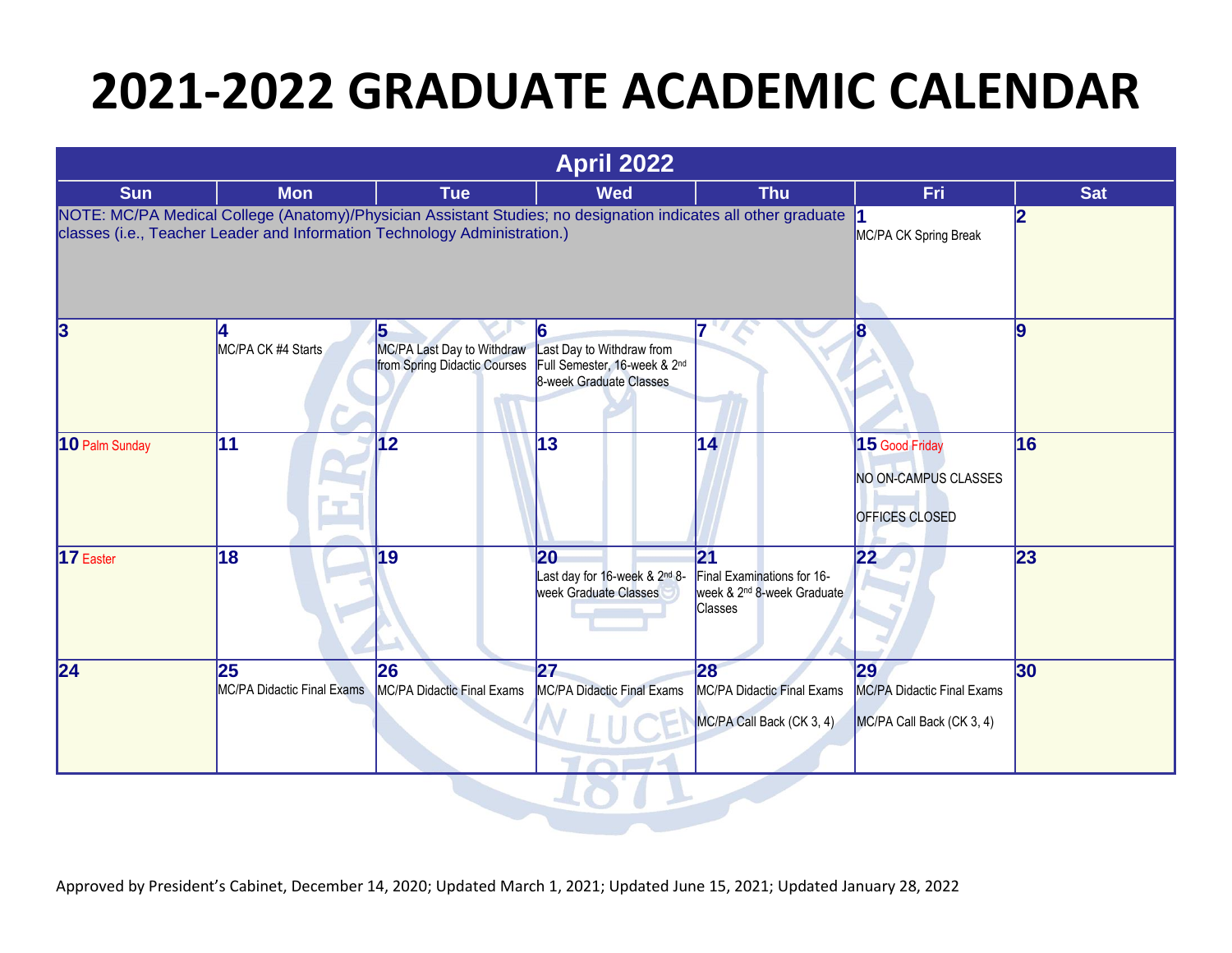|                                               |                                                                                                                  |                 | <b>May 2022</b>                                               |            |                                                                                                                                                                            |                     |
|-----------------------------------------------|------------------------------------------------------------------------------------------------------------------|-----------------|---------------------------------------------------------------|------------|----------------------------------------------------------------------------------------------------------------------------------------------------------------------------|---------------------|
| <b>Sun</b>                                    | <b>Mon</b>                                                                                                       | <b>Tue</b>      | <b>Wed</b>                                                    | <b>Thu</b> | Fri                                                                                                                                                                        | <b>Sat</b>          |
| Last Day of Full Semester<br>Graduate Classes | MC/PA 1 <sup>st</sup> Day of Clerkship<br>(CK) Summer Semester                                                   | 3               | Last Day to Add/Drop 1st 8-<br>week Graduate Classes          |            | MC/PA Last Day to Add/Drop<br>Summer Clerkship Courses                                                                                                                     | <b>COMMENCEMENT</b> |
|                                               | MC/PA CK #5 Starts (2022)<br>First Day of Full Semester,<br>16-week & 1 <sup>st</sup> 8-week<br>Graduate Classes |                 |                                                               |            | Last Day to Add/Drop Full<br>Semester & 16-week Classes                                                                                                                    |                     |
| 18                                            | <b>lg</b>                                                                                                        | $ 10\rangle$    | 11                                                            | 12         | 13                                                                                                                                                                         | 14                  |
| $\overline{15}$                               | 16<br>MC/PA 1 <sup>st</sup> Day of Summer<br>Didactic Courses (2023, 2024)                                       | $\overline{17}$ | 18<br>Last Day to Clear Incompletes<br>from Previous Semester | 19         | 20<br>MC/PA Last Day to<br><b>Add/Drop Summer</b><br>Didactic Courses                                                                                                      | $\overline{21}$     |
| 22                                            | 23                                                                                                               | 24              | 25                                                            | 26         | 27                                                                                                                                                                         | 28                  |
| 29                                            | <b>30</b> Memorial Day<br>NO ON-CAMPUS CLASSES<br>OFFICES CLOSED                                                 | 31              | Administration.)                                              |            | NOTE: MC/PA Medical College (Anatomy)/Physician Assistant Studies; no designation<br>indicates all other graduate classes (i.e., Teacher Leader and Information Technology |                     |
|                                               | MC/PA CK #6 Starts                                                                                               |                 |                                                               |            |                                                                                                                                                                            |                     |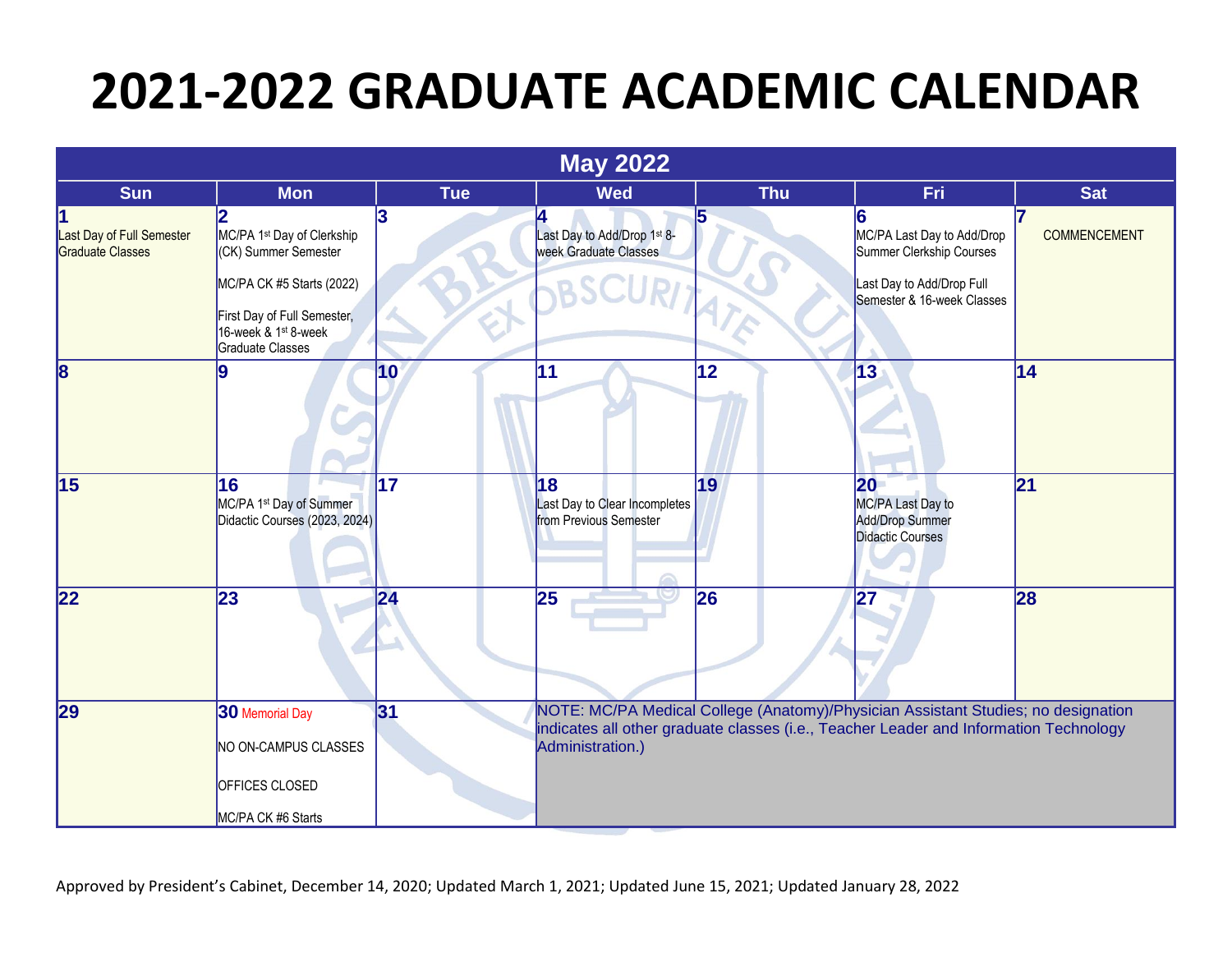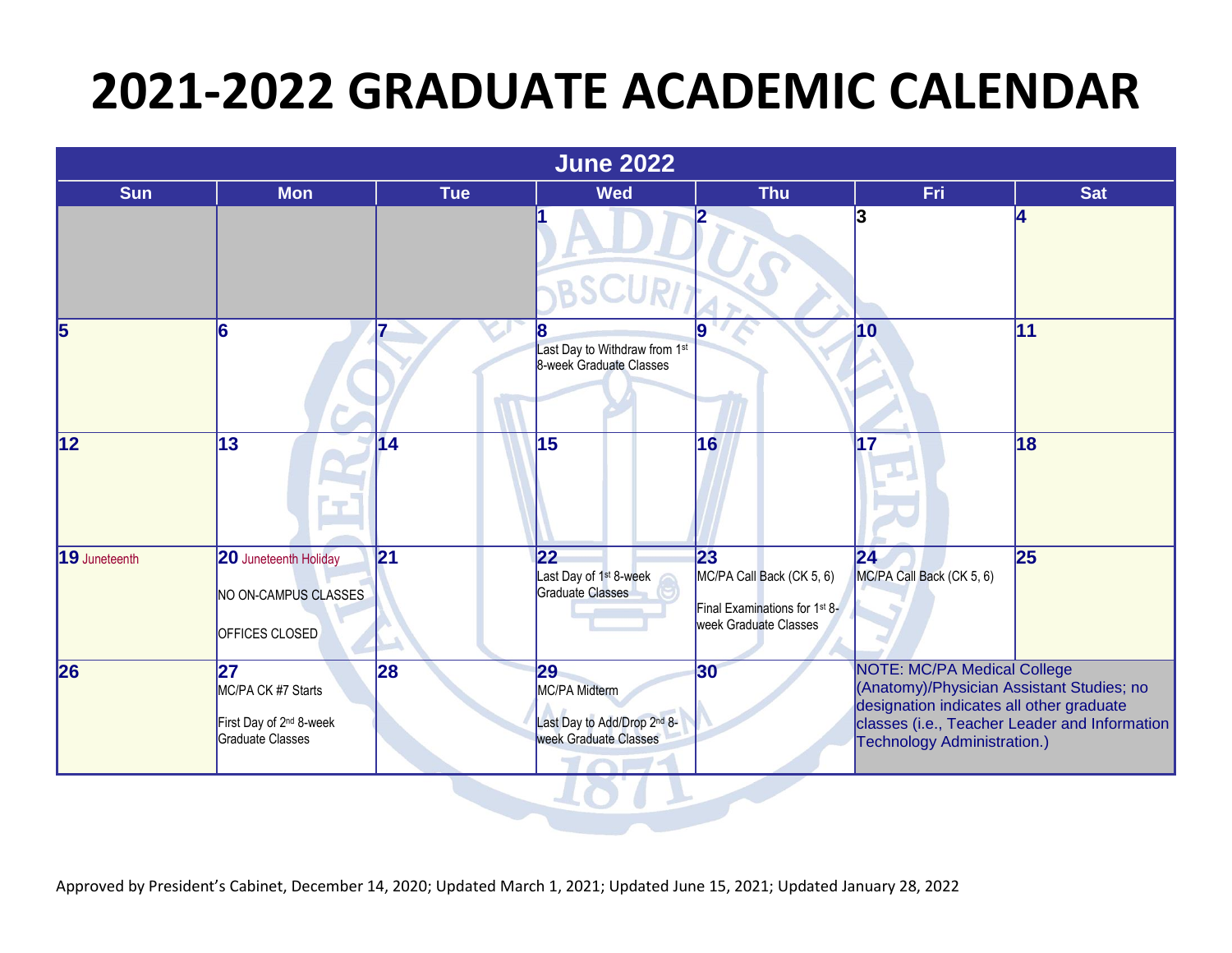